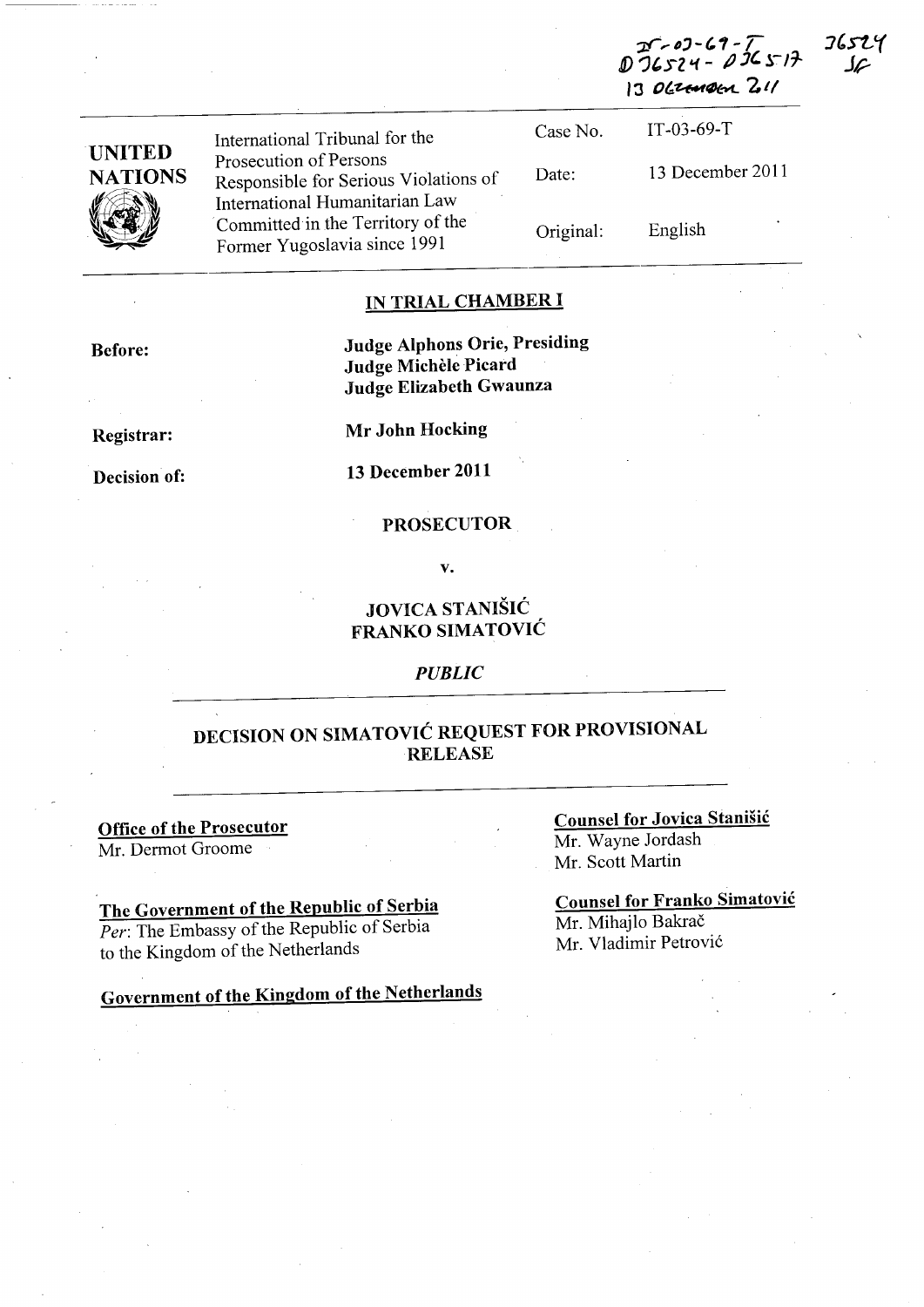# **I. PROCEDURAL HISTORY AND SUBMISSIONS**

1. On 16 November 2011, the Simatović Defence ("Defence") requested provisional release for Mr. Franko Simatović ("Accused") during the winter court recess from 16 December 2011 until 9 January 2012 ("Request").<sup>1</sup> The Defence submits that it will file the guarantees of the Republic of Serbia ("Serbia") confirming that Serbia will act in accordance with any conditions imposed by the Chamber upon the provisional release of the Accused ("Serbian Guarantees") - as soon as Serbia provides them.<sup>2</sup> The Defence submits that the Accused poses neither a risk of flight, nor a danger to any victim, witness, or other person and draws attention to the fact that he surrendered to the Tribunal voluntarily and has complied with the conditions of previous provisional releases.<sup>3</sup> The Defence further submits that if granted provisional release, the Accused will comply with any 'orders issued by the Chamber.<sup>4</sup> Finally, the Defence submits that the Accused's presence in Belgrade during the court recess would greatly assist the further preparation of the Defence case, which will commence shortly before the winter recess.<sup>5</sup>

2. On <sup>18</sup>November 2011, the Tribunal's Host State filed a letter; pursuant to Rule 65 (B) of the Rules of Procedure and Evidence ("Rules"), stating that it did not oppose the Request.<sup>6</sup>

3. On 30 November 2011, the Prosecution responded, opposing the Request ("Response").<sup>7</sup> The Prosecution submits that Serbia has not yet provided its guarantees and failed to do so when the Accused last requested provisional release.<sup>8</sup> The Prosecution submits that the Chamber should not grant the Request before receiving and inspecting the Serbian Guarantees.<sup>9</sup> The Prosecution argues that without such guarantees, there is an increased risk that the Accused would abscond and/or endanger victims, witnesses, and others.<sup>10</sup> According to the Prosecution, the risk of flight is increased by the advanced stage of the case and the damaging evidence from Prosecution and Stanišić Defence witnesses in respect of the Accused.<sup>11</sup> The Prosecution further argues that

Request for Provisional Release, 16 November 2011.  $\mathbf{1}$ 

<sup>&</sup>lt;sup>2</sup> Request, para. 8.<br><sup>3</sup> Request, paras 6-7; Defence Reply to Prosecution Response to Simatović Request for Provisional Release, 6  $\overline{\mathbf{3}}$ December 2011 ("Reply"), para. 2.

Request, para. 10; Reply, para. 6.<br>Request, para. 9; Reply, para. 8.  $\overline{4}$ 

Request, para. 9; Reply, para. 8.<br>Letter of the Ministry of Foreign Affairs of the Kingdom of the Netherlands on Provisional Release for Mr. Franko Simatovic, 18 November 2011 (Confidential).

Prosecution Response to Simatovic Request for Provisional Release, 30 November 2011, paras 1, 12, 16.  $\overline{7}$ 

 $\mathbf{g}$ Response, paras 5-7.

 $\mathbf{Q}$ Response, para. 7.

 $\frac{10}{11}$  Response, paras 7-8. Response, paras 10-11.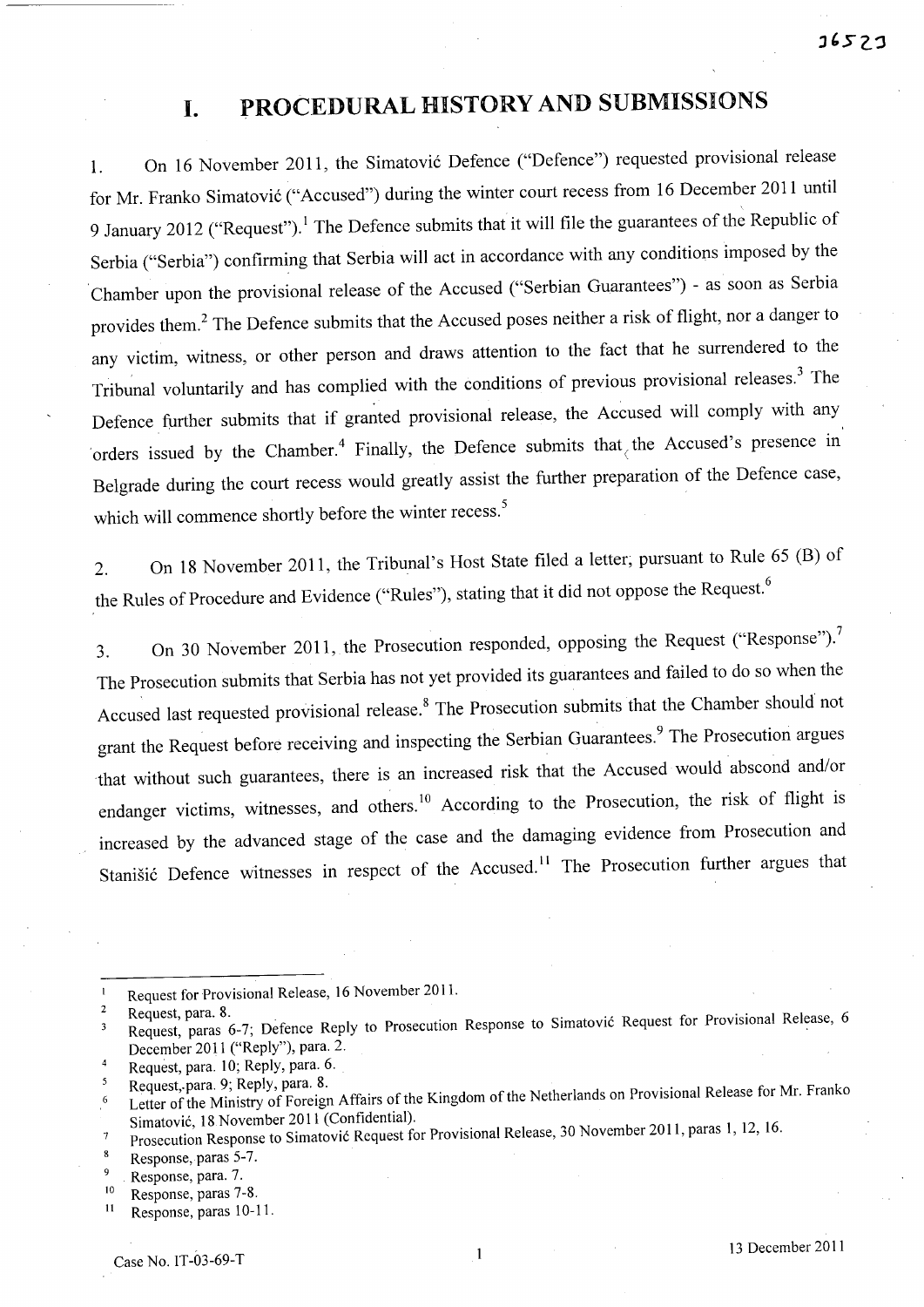provisional release would give the Accused the opportunity to influence witnesses just prior to their testimonies as part of the Defence case.<sup>12</sup>

4. On 2 December 2011, the Defence requested leave to reply to the Response.<sup>13</sup> On the same day the Chamber granted the Defence leave to reply, instructing it to file the reply by 5 December **2011,** and informed the parties accordingly in an informal communication.

5. On 6 December 2011, the Defence filed its reply.<sup>14</sup> The Defence submits that it initially requested Serbia to provide the guarantees on 15 November 2011 and has since contacted Serbia's National Council for Cooperation with the Tribunal multiple times.<sup>15</sup> The Defence requests that the Chamber invite Serbia to submit its position on the requested guarantees and invite a representative of Serbia to provide reasons for its position in a public hearing.<sup>16</sup> The Defence further requests that all correspondence regarding this matter be made public.<sup>17</sup> Finally, the Defence submits that, under Rule 54 of the Rules, even in the absence of Serbian Guarantees the Chamber may issue an order to Serbia to comply with the conditions of provisional release.<sup>18</sup>

# **11. APPLICABLE LAW**

6. Rule 65 of the Rules provides the terms upon which provisional release of an Accused before the Tribunal may be granted. Pursuant to paragraph (B) of Rule 65, as amended on 28 October **2011 :** 

Release may be ordered at any stage of the trial proceedings prior to the rendering of the final judgement by a Trial Chamber only after giving the host country and the State to which the accused seeks to be released the opportunity to be heard and only if it is satisfied that the accused will appear for trial and, if released, will not pose a danger to any victim, witness or other person. The existence of sufficiently compelling humanitarian grounds may be considered in granting such release.

7. The conditions listed under Rule 65 (B) of the Rules are the minimum requirements necessary for granting provisional release. Trial Chambers at all times retain the discretion not to grant provisional release to an accused, even if it is satisfied that these conditions have been met.<sup>19</sup>

Ibid.

<sup>&</sup>lt;sup>12</sup> Response, paras 12-13.<br><sup>13</sup> Simatović Defence Request to Reply to Prosecution Response to Simatović Request for Provisional Release, 2 December 2011.

 $14$  Reply.

 $15$  Reply, para. 3.  $\frac{16}{17}$  Reply, para. 4.

<sup>&</sup>lt;sup>18</sup> Reply, para. 5.<br><sup>19</sup> *Prosecutor v. Vujadin Popović, Ljubiša Beara, Drago Nikolić, Ljubomir Borovčanin, Radivoje Miletić, Milan Gvero, and Vinko Pandurevic ("Prosecutor* v. *Popovic et al."),* Case No. IT-05-88-AR65.3, Decision on Interlocutory Appeal of Trial Chamber Decision Denying Ljubomir Borovcanin Provisional Release, 1 March 2007, para. 5; Decision on Prosecution Appeal on Decision on Provisional Release and Motions to Present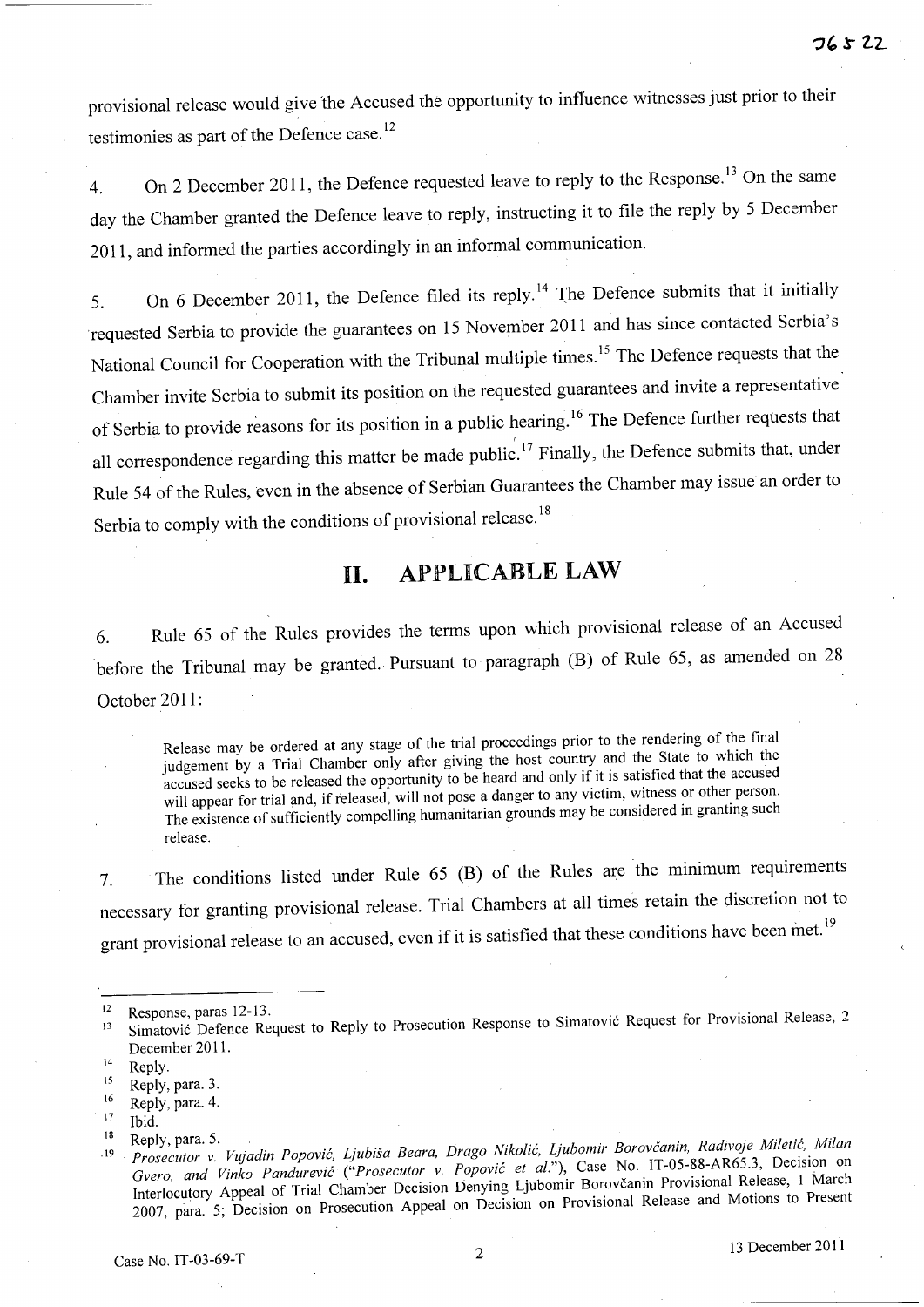### **Ill. DISCUSSION**

8. Under Rule 65 (B) of the Rules, the Chamber cannot order the release of the Accused until it has given Serbia an opportunity to be heard.<sup>20</sup> Serbia has not yet submitted its views on the ·Request. Serbia did not submit its views in relation to the Accused's previous request for provisional release prior to the Chamber's decision of 7 September 2011, in which the Chamber denied provisional release due to the lack of compelling humanitarian grounds.<sup>21</sup> The Chamber notes however, that Serbia renewed its provisional release guarantees in relation to all earlier requests.<sup>22</sup> On this basis, the Chamber anticipates that the submission of the Serbian Guarantees is .forthcoming. The Chamber is not inclined to schedule a public hearing with a representative of Serbia in relation to these guarantees. Considering the proximity in time of the requested period of provisional release, the Chamber will, exceptionally, decide on the Request prior to the anticipated filing of the Serbian Guarantees.

9. The Chamber recalls its decision of 7 September 2011 and the discussion therein where it found itself satisfied that the Accused would return for trial and would not pose a danger to any victim, witness, or other person if granted provisional release.<sup>23</sup> The Chamber has received no information indicating a change of circumstances in this regard. In this respect, the Chamber has considered the advanced stage of the proceedings. The Chamber's prior findings on the criteria of Rule 65 of the Rules relied, in part, on the Serbian Guarantees. Thus, while the Chamber may issue binding orders to States, it is not inclined to provisionally release the Accused without Serbia's guarantee that it will act in accordance with any conditions imposed by the Chamber upon the provisional release. On the condition that the Serbian Guarantees are renewed prior to any period of provisional release, the Chamber is satisfied that the Accused would appear for trial and would not pose a danger to any victim, witness, or other person if provisionally released.

10. Prior to the amendment of Rule 65 (B) of the Rules on 28 October 2011, Appeals Chamber case law held that a Trial Chamber should not grant provisional release at the post-Rule 98 *his* stage of the proceedings unless compelling humanitarian grounds are present that tip the balance in

Additional Evidence Pursuant to Rule 115, 26 June 2008, para. 3; *Prosecutor v. Popović et al.*, Case No. IT-05-88-AR65.7, Decision on Vujadin Popovic's Interlocutory Appeal Against the Decision on Popovic's Motion for Provisional Release, 1 July 2008, para. 5.

<sup>&</sup>lt;sup>20</sup> See also Decision on the Simatović Request for Provisional Release During the Adjournment in Proceedings, 7 September 2011("Decision of 7 September 2011"), para. 5.

<sup>&</sup>lt;sup>21</sup> Ibid.<br><sup>22</sup> See, for instance, Decision on Simatovic Defence Request for Provisional Release During Summer Recess, 20 July 2011 (Confidential); Decision on Simatović Urgent Request for Provisional Release, 21 April 2011 ("21 April 2011 Decision").

<sup>. &</sup>lt;sup>23</sup> Decision of 7 September 2011, paras 6-7.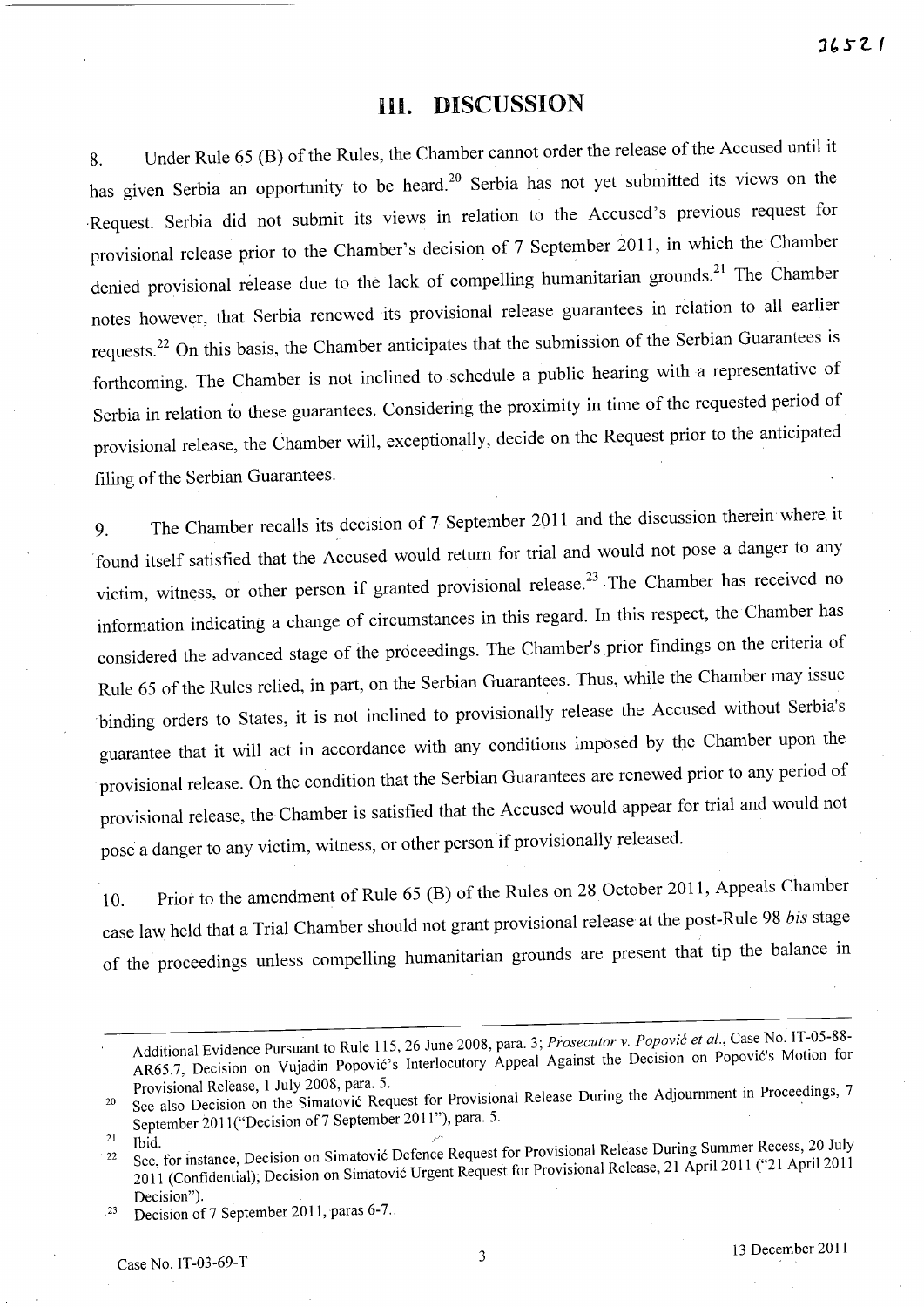favour of allowing provisional release.<sup>24</sup> Following the amendment of Rule 65 (B) of the Rules, the Chamber considers that the existence of sufficiently compelling humanitarian grounds is a factor it may consider at its discretion at any stage of the proceedings, and no longer a prerequisite for provisional release.<sup>25</sup>

11. The Chamber further considers that the Accused's presence in Belgrade during provisional release, as opposed to in The Hague, may assist counsel in the preparation of his Defence case.<sup>26</sup> For the foregoing reasons, the Chamber grants provisional release for the winter recess on the condition that the Serbian Guarantees are provided by the Defence prior to the Accused's release. The Chamber stresses that its decision is premised on the timely renewal by Serbia of its prior provisional release guarantees. The Chamber will review the Serbian Guarantees as soon as they are ·filed by the Defence and will adjust its decision without delay in case of any anomalies.

12. Finally, the Chamber notes that the Defence's filings, the Response, and the present decision are public. Consequently, the Chamber considers that the Defence's request that all correspondence on this matter be public is moot.

# IV. DISPOSITION

13. For the foregoing reasons, pursuant to Rules 54 and 65 of the Rules, and on the condition specified above, the Chamber GRANTS the Request in part;

14. **DENIES** the request for a public hearing with a representative of Serbia and DECLARES MOOT the Defence's request to make all correspondence on this matter public;

15. INVITES Serbia to renew its provisional release guarantees prior to 16 December 2011;

16. ORDERS as follows:

(a) that on Friday 16 December 2011 (or in case of unforeseen events, the first practicable day thereafter), the Accused be transported to Schiphol airport in the Netherlands by the Dutch authorities, or, if the Serbian Guarantees are not renewed prior to 16 December 2011, that on the first practicable day after the date of the filing of the Serbian Guarantees, the Accused be transported to Schiphol airport in the Netherlands by the Dutch authorities;

<sup>&</sup>lt;sup>24</sup> See Decision on Urgent Stanišić Motion for Provisional Release, 10 December 2010 (Confidential), para. 5.

<sup>&</sup>lt;sup>25</sup> See also *Prosecutor v. Mićo Stanišić and Stojan Župljanin*, IT-08-91-T, Decision Granting Mićo Stanišić's Request for Provisional Release, 18 November 2011, para. 14.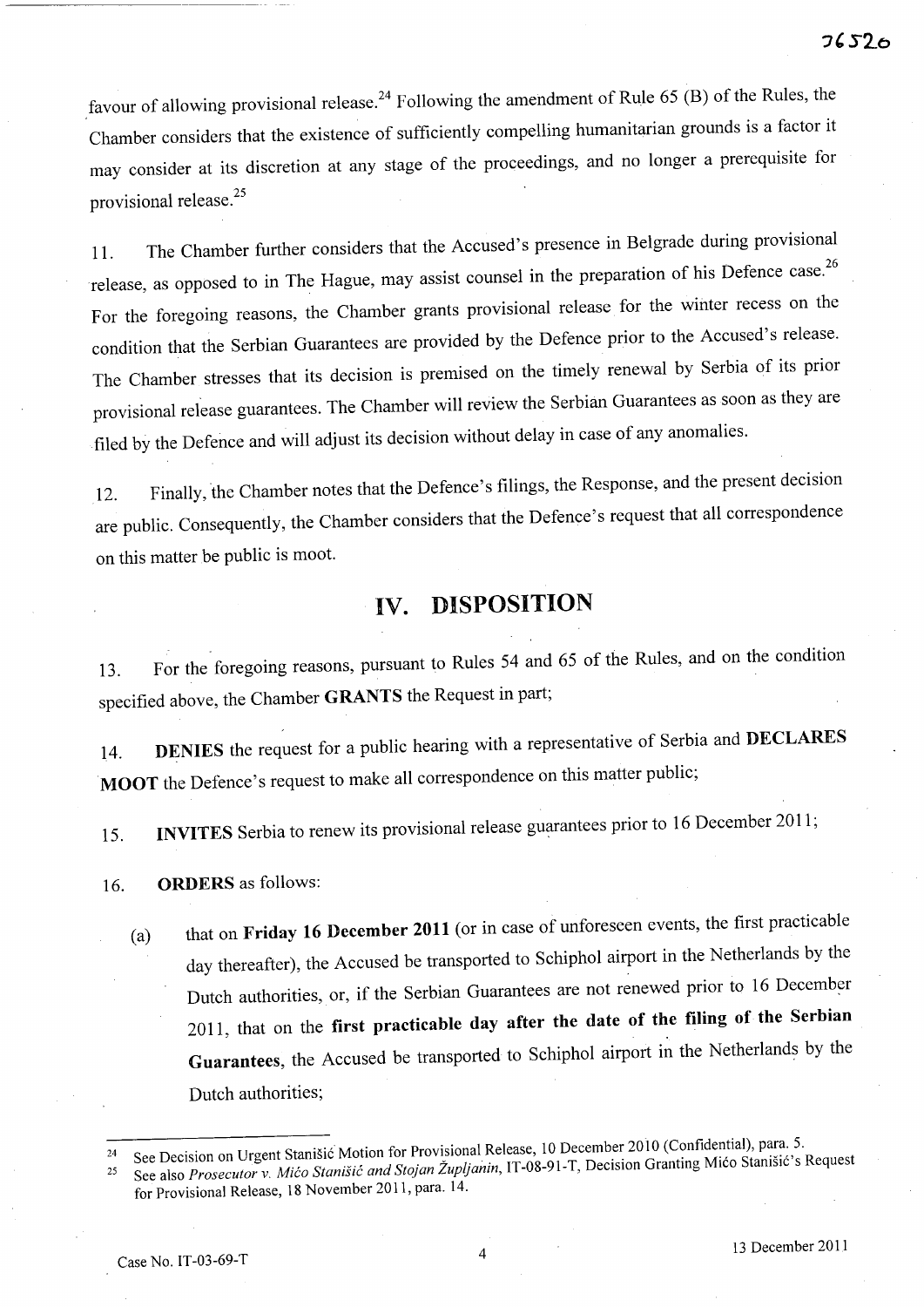- (b) that, at Schiphol airport, the Accused be provisionally released into the custody of officials of the Government of Serbia to be designated prior to his release in accordance with operative paragraph 17(a) hereof, who shall accompany the Accused for the remainder of his travel to Serbia and to his place of residence;
- (c) that, on his return, the Accused be accompanied by the same designated officials of the Government of Serbia, who shall deliver the Accused to the custody of the Dutch authorities at Schiphol airport on or before **Thursday 5 January 2012,** and that the Dutch authorities then transport the Accused back to the United Nations Detention Unit ("UNDU") in The Hague;
- (d) that, during the period of provisional release, the Accused abide by the following conditions, and that the authorities of the Government of Serbia, including the local police, ensure compliance with such conditions:
	- (i) to remain within the confines of the municipality of Belgrade;
	- (ii) to surrender his passport and any other valid travel documents to the Serbian Ministry of Justice ("Ministry of Justice");
	- (iii) to provide the addresses at which he will be staying in Belgrade to the Ministry of Justice and the Registrar of the Tribunal before leaving the UNDU in The Hague;'
	- (iv) to report each day before 1 p.m. to the police in Belgrade at a local police station to be designated by the Ministry of Justice in accordance with operative paragraph 17 (b) hereof;
	- (v) to consent to having the Ministry of Justice check with the local police about his presence and to the making of occasional, unannounced visits upon the Accused by the Ministry of Justice or by a person designated by the Registrar of the Tribunal;
	- (vi) not to have any contact whatsoever or in any way interfere with any victim or potential witness or to otherwise interfere in any way with the' proceedings or the administration of justice;
	- (vii) not to discuss his case with anyone, including the media, other than his Counsel;
	- (viii) not to seek direct access to documents or archives or to destroy any evidence;

Case No. IT-03-69-T 5 13 December 2011

<sup>&</sup>lt;sup>26</sup> 21 April 2011 Decision, para. 12; Decision on Urgent Simatović Motion for Provisional Release, 11 March 2011, paras 16, 19.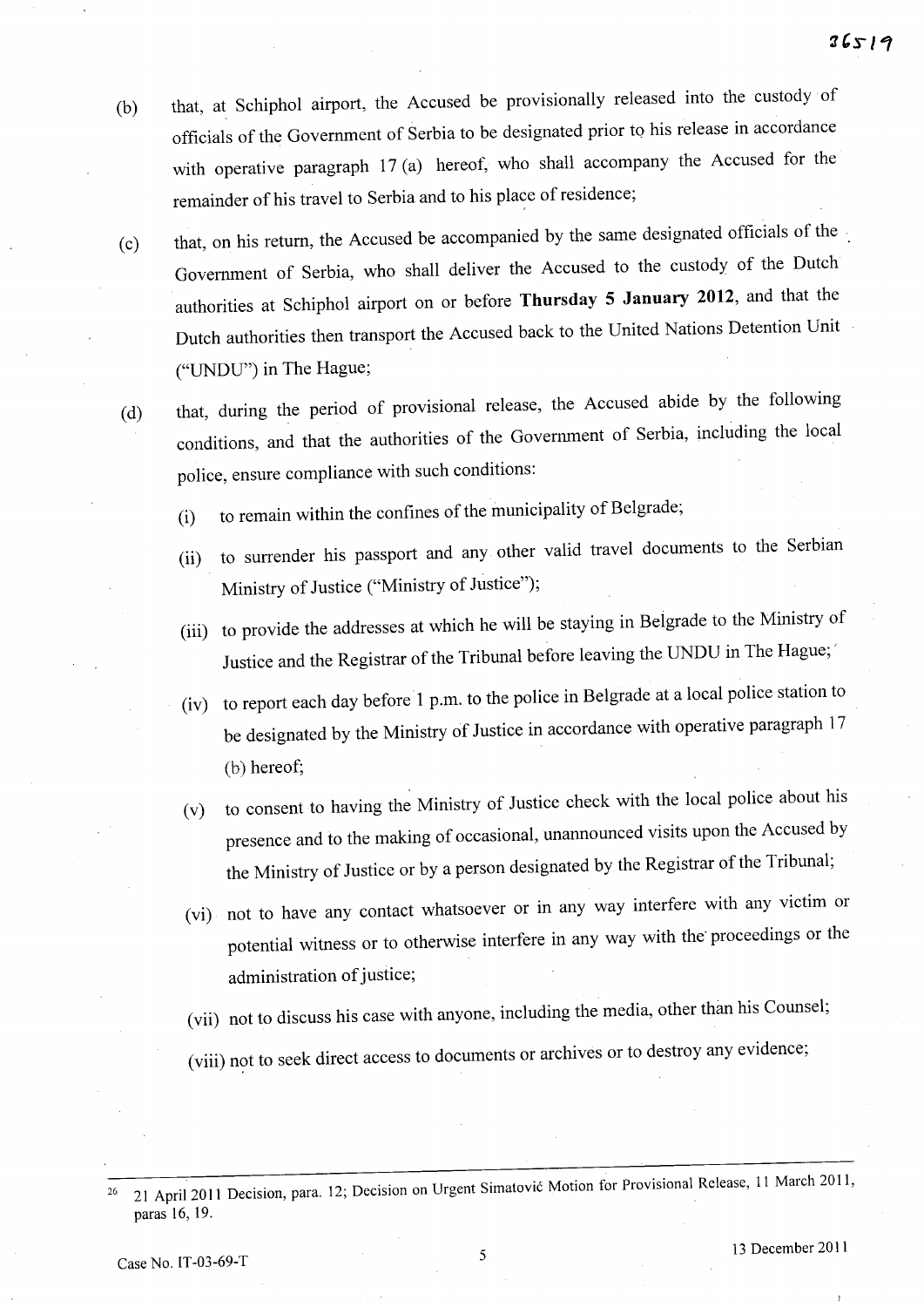- (ix) to comply strictly with any requirements of the authorities of the Government of Serbia necessary to enable them to comply with their obligations under this Order and their guarantees;
- (x) to return to the Tribunal on or before **Thursday 5 January 2012;**
- (xi) to comply strictly with any further Order of the Chamber varying the terms of or terminating provisional release;
- 17. **REQUIRES** the Government of Serbia to assume responsibility as follows:
- (a) by designating officials of. the Government of Serbia into whose custody the Accused shall be provisionally released and who shall accompany the Accused from Schiphol airport to Serbia and to his place of residence, and notifying, as soon as practicable, the Chamber and the Registrar of the Tribunal of the names of the designated officials;
- (b) by designating a local police station in Belgrade to which the Accused is to report each day during the period of provisional release, and notifying, as soon as practicable, the Chamber and the Registrar of the name and location of this police station;
- (c) by ensuring compliance with the conditions imposed on the accused under the present order;
- (d) for the personal security and safety of the Accused while on provisional release;
- (e) for all expenses concerning transport of the Accused from Schiphol airport to Belgrade and back;
- (t) for all expenses concernmg accommodation and security of the Accused while on provisional release;
- (g) by not' issuing any new passports or other documents which would enable the Accused to travel;
- (h) by, submitting a weekly written report to the Chamber as to the compliance of the Accused with the terms of this Order;
- (i)· by arresting and detaining the Accused immediately if he should breach any of the conditions of this Order; and
- G) by reporting immediately to the Chamber any breach of the conditions set out above;
- 18. **INSTRUCTS** the Registrar of the Tribunal to:
- (a) consult with the Ministry of Justice of the Netherlands as to the practical arrangements for the provisional release of the Accused;